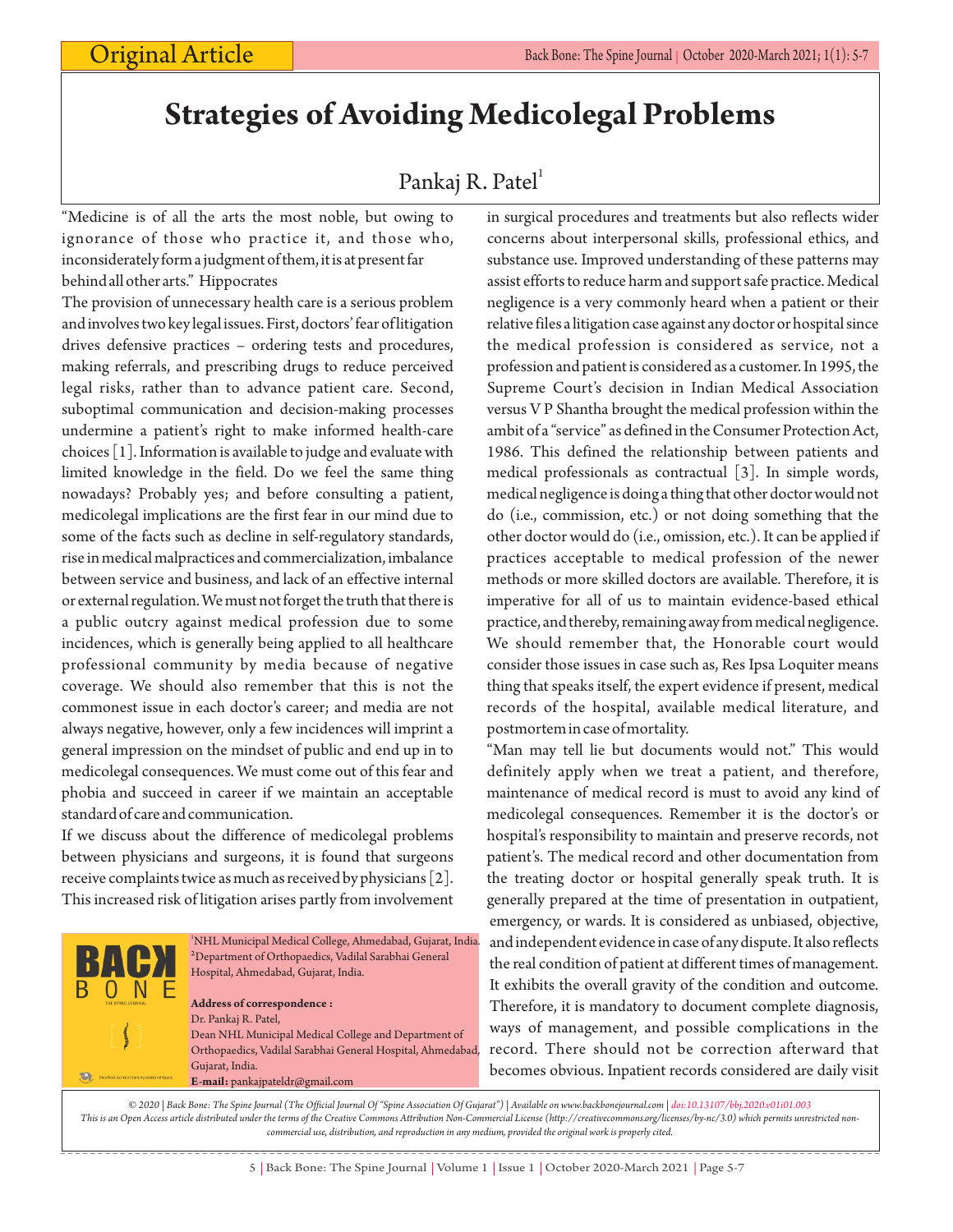notes, surgical notes, anesthetist notes, other references notes, prescriptions with details of medicines with their proper dose and schedule, daily clinical parameter charts, laboratory and radiological investigations reports, daily progress or deterioration reports, etc. It is also advisable to have computerized reports in electronic medical record, which can be reproducible. The treating doctor must sign all documents, certificates, and daily notes including discharge papers.

The former President of United States Mr. Abraham Lincon said, "No man is good enough to govern another man without the other's consent." Informed and signed consent is mandatory document in case of interventional procedure or surgery."Informed consent" is defined as consent that is given by a person after receipt of following information: The nature and purpose of the proposed procedure or treatment; the expected outcome and likelihood of success and risks; the alternative to the procedure and supporting information regarding those alternatives; and the effect of no treatment or procedure including its effect on prognosis and instructions concerning what should be done if the procedure turns out to be harmful or unsuccessful. It is mandatory to inform and take separate consent if procedure is two or more stages or two or even more surgical approaches. Consent should also be repeated if any additional procedure is to be done. In medical law, consent taken for diagnostic procedure cannot be considered as authorization or permission to perform therapeutic procedure such as angiography and angioplasty. Sometimes, it is also practiced taking an audiovisual consent in case of vulnerable or emergency patients and specially in research subjects in clinical trials. However, it is neither the routine practice nor it is mandatory at present. Another possible explanation for a higher risk of medicolegal problems in a surgical case is that surgeons administer the riskiest treatments to the sickest patients; and therefore, easily observable poor outcomes go with the territory [4]. Therefore, it up to the surgeon to decide or involve further opinion before implementing risky surgeries in a high-risk patient.

Tibble et al. found systematic differences in complaints about other issues, including communication and interpersonal behavior in cases of surgeons who were challenged mediolegally [2]. Recent research into discrimination and bullying in the surgical profession found that these behaviors are "pervasive and serious problems in the practice of surgery" [5]. Therefore, it is understood that poor communication between doctor and patient is a prime factor behind majority of the medicolegal cases, which results into unfolding of various documentation errors. It is commonly observed that a surgeon with an excellent communication skill with an average clinical skill excels in his/her career; and on the other hand, a surgeon with poor communication skill with an extraordinary clinical skill often has a turbulent career path. We have also seen that a

### Patel PR www.backbonejournal.com

patient with multiple complications during the treatment often turns out to be your best and loyal customer who also refers more patients to you. While, on the other hand, the patient who has an excellent outcome and better than expected results may not recommend your name in a similar case. The only reason is communication. Therefore, importance of communication ideally should come before documentation. Communication should be frequent and interactive between doctor and patient with the relatives as well. Communication should always be two-sided rather than one-sided especially doctor giving information without giving patient an opportunity to ask. Explanation of all events must be discussed on regular basis and during visits as well. Practitioner should himself face the patient and the family in case of any event, complication, or poor prognosis rather than sending the information through a junior colleague or staff that create a fear and anger component in the patient's mind. The duty of a clinician is to provide confidence and trust with actual facts in a patient and family while treating. In addition, document your communication for future purpose as well with dually signed by the doctor and patient. I would like to say there are four things to avoid medicolegal problems in a surgeon's life by enlarge: Communication, Documentation, Communication of documentation, and Documentation of communication. I think we must follow this principle into our own practice whether it is done at a government or private place, other colleague's referral place, our own clinic, or even on teleconsultation.

The remainder of the difference arose from surgeons' higher risk of complaints across a range of issues: Surgeons have complaint rates that are more than 1.5 times as high as physicians in relation to monitoring and follow-up, fees and fraud, reports and certificates, substance use, communication, and interpersonal behavior. Surgeons were at a lower risk in relation to prescribing [2, 4]. Among surgeons, male sex, older age, and practice in regional or remote areas are also risk factors for complaints, as were practice in orthopedics, neurosurgery, and plastic surgery. The previous studies have shown worrying levels of alcohol misuse and burnout among surgeons [6, 7]. These should be better explained by following the ethical code of conduct in case of medical profession. When a patient decides for filing a case against the doctor, his surrounding environment thinks that the first is "High fees and poor care" including the media conversation. Therefore, in recent times, the suggestion is to have a lenient view of finances in a really needy patient, however, it should not be a waiver which gives in fact a negative message regarding doctor's mistake resulted in to fees waiver. In addition, there should not be too much downgrading of the treatment cost which indirectly indicates the initial quotation as inflated or wrong. In addition, we should not hesitate handing over the hospital records or